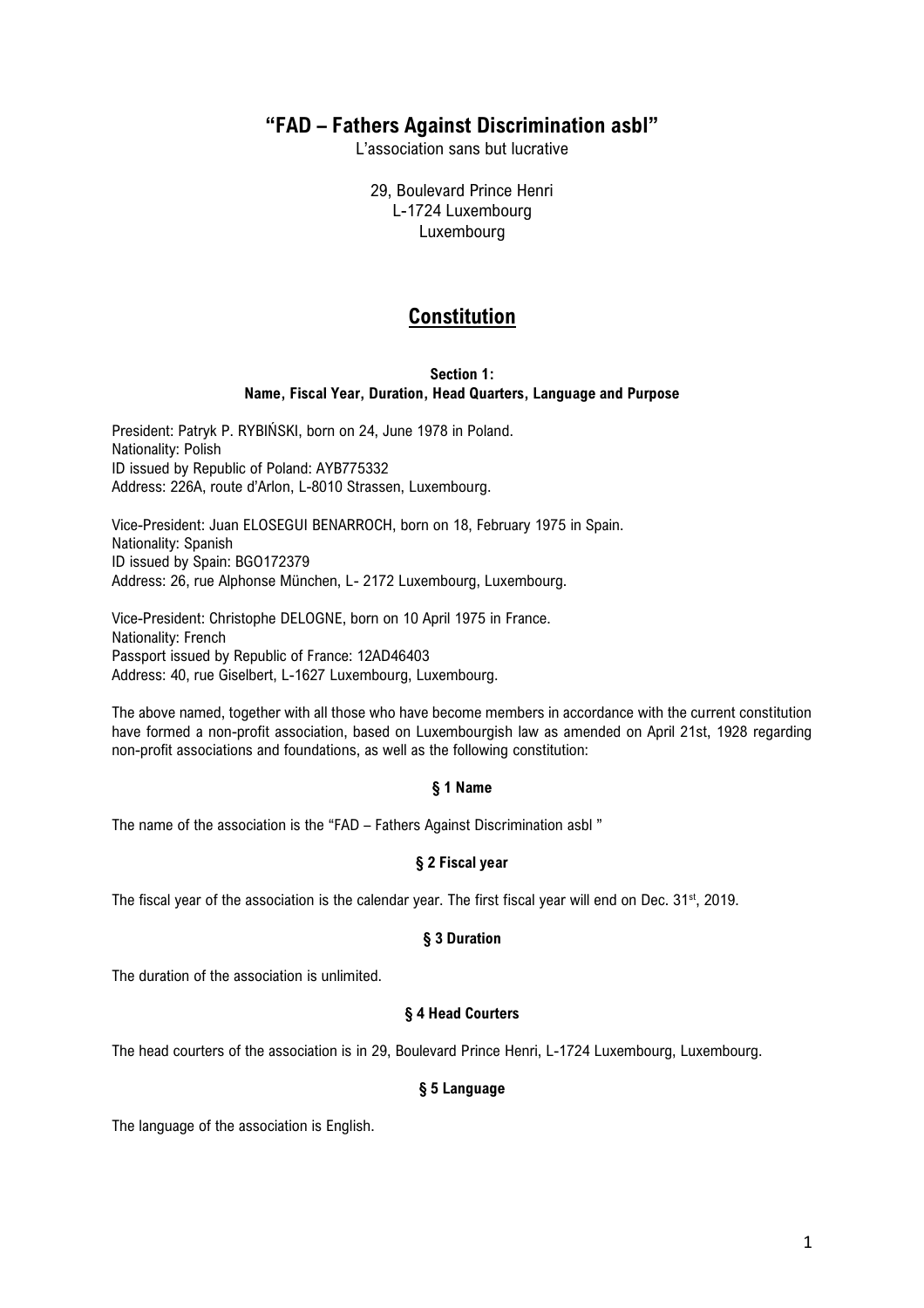# **§ 6 Purpose**

12 reasons for creating FAD:

.

- 1. **To create** a platform of dialog to promote gender equality of chance in all aspects of the Luxembourg society.
- 2. **To address** the importance of family values promoting the positive impact a full and healthy family has on the well-being of children.
- 3. **To support** the rights of fathers and mothers to equal parenthood and successful professional career.
- 4. **To raise** social awareness about the need of fathers' presence during the upbringing of children.
- 5. **To expose** discrimination of fathers and violation of children's rights in Luxembourg courts.
- 6. **To become** educational center providing evidence about the importance and relevance of the Equal Shared Parenting – Alternating Residence model (Résidence Alternée Égalité) during separation and after divorce.
- 7. **To convince** Luxembourg government to recognize Council of Europe Resolution CE 2079/15 and introduce Equal Shared Parenting – Alternating Residence model (Résidence Alternée Égalité) not as an option but THE DEFAULT LAW, a RULE and a STARTING POINT for all children's custody proceedings in the Luxembourg Family Courts.
- 8. **To represent** families in distress and assure that the rights of children for freedom of expression under the Article 24 of the Charter of Fundamental Rights of the European Union are not violated in Luxembourg.
- 9. **To assure** the rights of fathers for family life in accordance with the European Convention on Human Rights are guaranteed in Luxembourg.
- 10. **To provide** guidance to fathers about true meaning of being a father and protect their rights to equal presence in children's lives during separation and after divorce.
- 11. **To communicate** the need for creating a shelter for men, boys and fathers with children, victims of domestic violence seeking help, assistance and asylum. If not possible to create a brand new facility, conversion of one of the 10 existing shelters available only to women, girls and mothers and creating the very 1st shelter for men, boys and fathers with children in Luxembourg.
- 12. **To be** the first point of contact between Luxembourg fathers and other fathers' rights organizations in different jurisdictions.

# **Section 2: The Bodies of the Association**

# **§ 7 Structure**

- 1. FAD consists of at least three members, an executive board and an honorary member.
- 2. The bodies of the association are the general assembly and the executive board.

### **Subsection 1: The General Assembly**

### **§ 8 Composition**

The general assembly consists of regular members and consist of honorary member/s and advisory board members, with only the regular members having the right to vote.

# **§ 9 Preparatory Measures**

- 1. The meeting of the general assembly generally takes place annually. The meeting is called on either a simple majority decision of the executive board or on request of at least one fifth of the regular members.
- 2. The executive board must invite the members in writing by e-mail or post and include the agenda at least 8 days before the date of the meeting.
- 3. Members may apply in writing to have items added to the agenda. Applications should be made to the board at least 7 days before the scheduled meeting.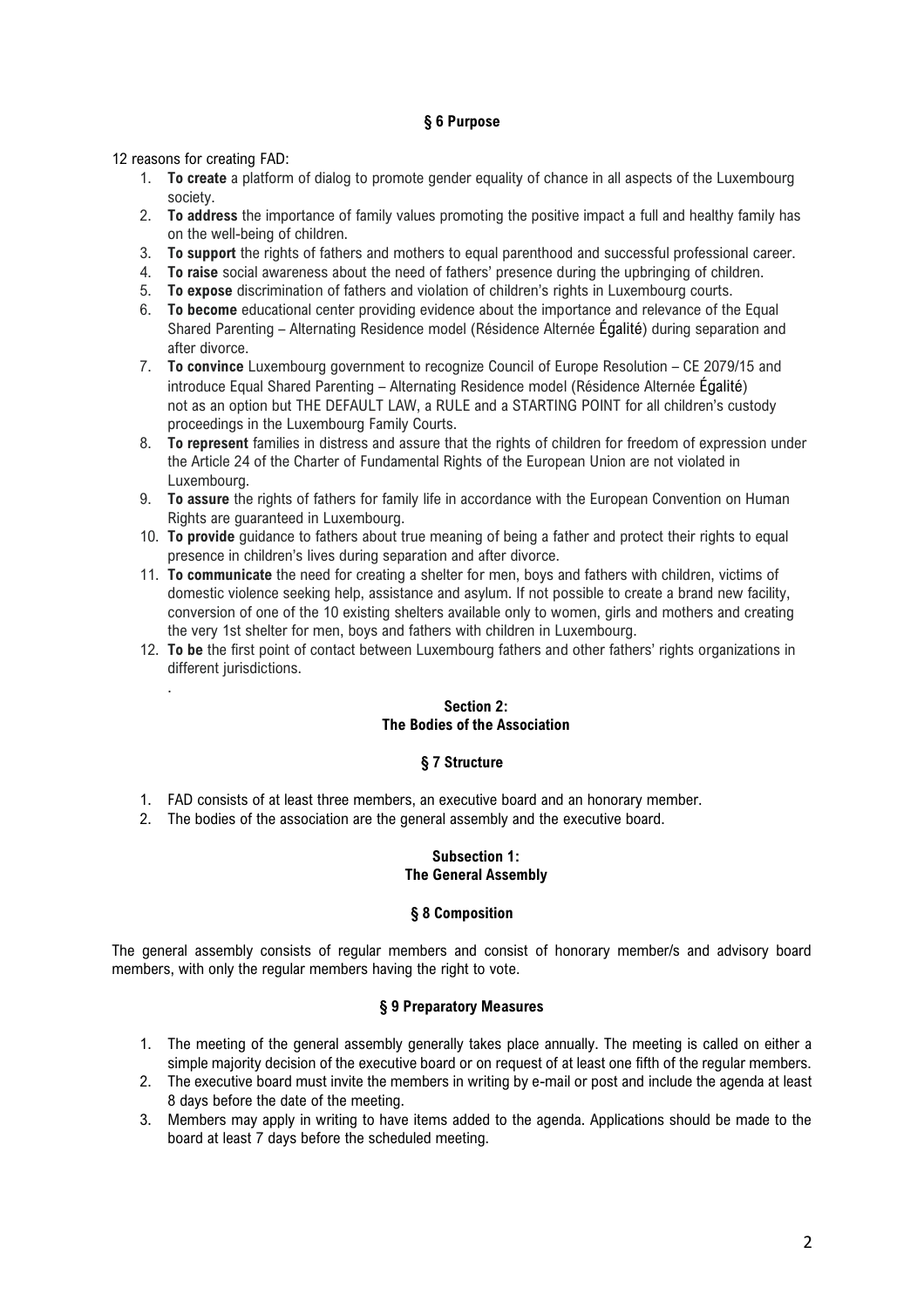### **§ 10 Quorum**

- 1. The general assembly has a quorum if the board has invited all the members in due fashion, based on the date of the post stamp or e-mail.
- 2. Resolutions other than those regarding amendments to the constitution are passed by simple majority. In the case of a tie, the deciding ballot is cast by the incumbent president.
- 3. In general, voting by the general assembly is done by a show of hands. Election of the executive board may be done by secret ballot when requested. Motions of non-confidence are voted on by secret ballot.
- 4. The minutes of the resolutions passed by the general assembly are kept by the board for one month during which time they may be viewed by any members or third parties. Applications for corrections may be made to the board within 14 days, based on the date of the post stamp or e-mail. The board decides on an appropriate response and informs the member of its decision by post or e-mail.

### **§ 11 Amendments to the Constitution**

- 1. Amendments to the constitution can only be adopted if they were duly announced in the agenda accompanying the invitation to the general assembly, and if at least two thirds of the members are present. Amendments can only be passed through a majority of two thirds of present members.
- 2. Should there not be sufficient members present or represented at the meeting, a second meeting shall be called, and the members present shall constitute a quorum. In this case, resolutions require the approval of a civil court.
- 3. Should the constitutional amendment affect the purpose for which the association was formed, the second meeting will have a quorum only if at least half the members are present or represented. A resolution regarding amendment can be passed through a majority vote of three quarters of the present members. For meetings with less than two thirds of the members present, resolutions require the approval of a civil court.
- 4. Every amendment to the constitution must be made public to the Mémorial Recueil Spécial des Sociétés et Associations within one month.

# **§ 12 Duties**

The general assembly passes resolutions regarding:

- 1. Membership fees.
- 2. Approval of activity reports.
- 3. Discharge of the board.
- 4. Amendments to the constitution.
- 5. The number of executives on the board, and their election and dismissal.
- 6. The appointment and discharge of the auditor.
- 7. The acceptance and approval of the annual financial reports as well as the approval of the budget for the upcoming year.
- 8. The liquidation of the association.
- 9. The suspension of a membership.

### **§ 13 Special General Assembly**

A special general assembly may be called, giving details of the agenda, if the board determines a need thereof, or if one fifth of the members request it. In the case of such an application, the board shall call a meeting within 8 days.

### **Subsection 2: The Executive Board**

### **§ 14 Composition**

- 1. The executive board consists of at least three members.
- 2. The board has a president, who represents the association.
- 3. The other board members are vice-presidents.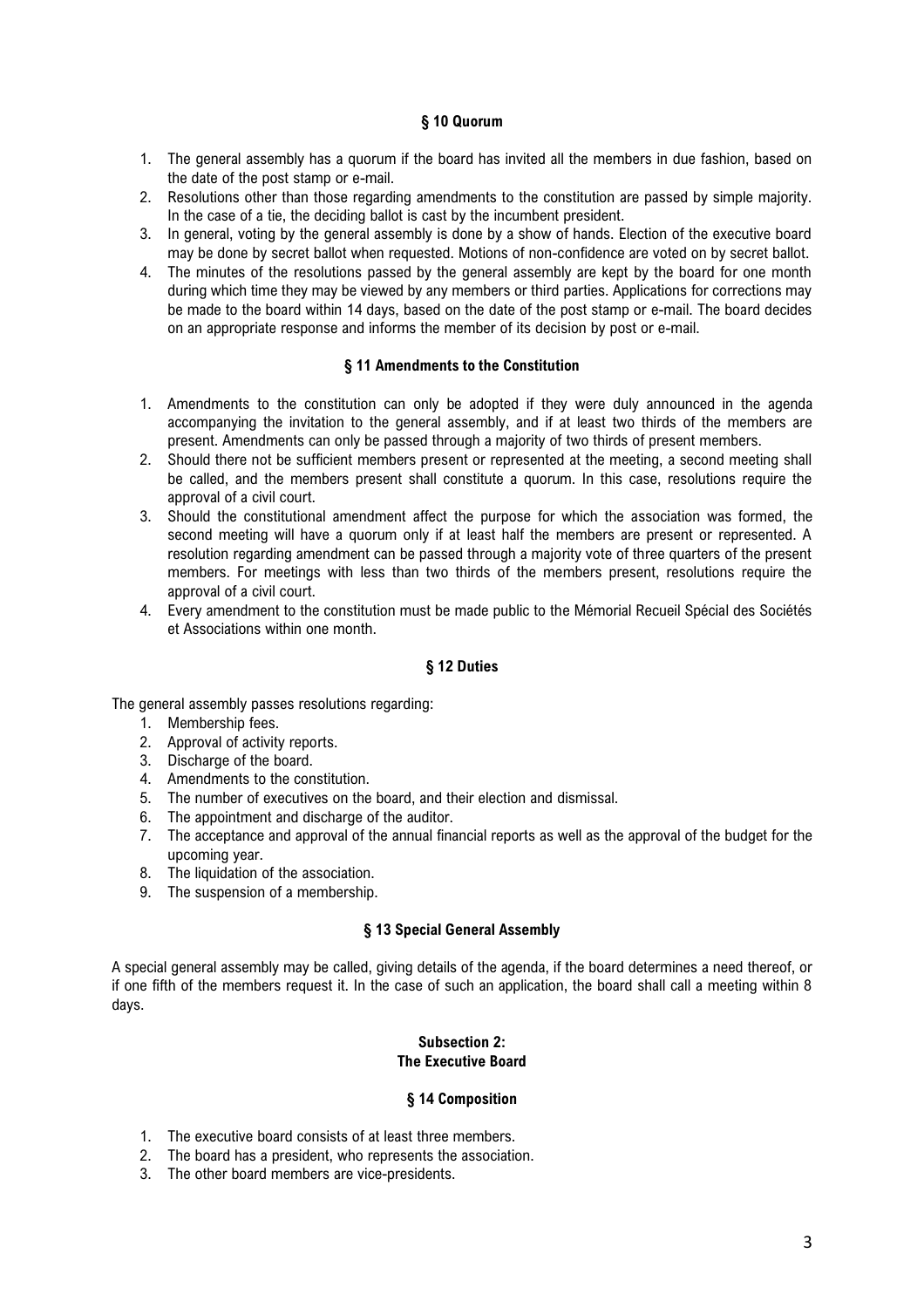# **§ 15 Duties**

The executive board has the following duties:

- 1. Representation of FAD in legal and in public matters.
- 2. Presentation of an annual financial report for approval and discharge by the general assembly.
- 3. Presentation of a budget for the upcoming year.
- 4. Taking up of new members.
- 5. Program (events, conferences etc.) of FAD.
- 6. Finances and administration.
- 7. Key account management and sponsoring.
- 8. Marketing and publications.
- 9. Project steering.
- 10. All other affairs of FAD insofar as they are not the responsibility of the general assembly Business transactions of FAD are binding only when they have been signed by two members of the executive board.

### **§ 16 Delegation of Business Management**

The board is empowered to appoint a board member or other person to support the management of business at hand or to manage other duties as deemed necessary to support its purposes.

### **§ 17 Board Meetings**

- 1. The board will meet regularly to plan and organize their responsibilities.
- 2. The meetings are called on request by a board member and invitations including the agenda are sent at least eight days before the scheduled meeting.
- 3. At every meeting, a person shall be appointed to keep the minutes.
- 4. The honorary president shall receive a copy of the minutes.

### **§ 18 Quorum**

- 1. The executive board has a quorum through presence of a simple majority.
- 2. Resolutions are passed through a simple majority vote of those members present. In the case of a tie, the president shall have the deciding vote.

### **§ 19 Elections**

The executive board is elected by the general assembly for a three-year term. Election is by simple majority of members present. Re-elections are possible.

### **§ 20 Dismissal and withdrawal**

- 1. The executive board or a member thereof can be dismissed before the end of the two-year term during a duly scheduled general assembly meeting by a two thirds majority vote, if a no-confidence application was made to the executive board in writing before the meeting. Applications for No-confidence votes must be taken into the agenda. The executive board or member remain in power until the election of a new executive board or a member.
- 2. In the case of special personal circumstances, any member of the executive board can withdraw from his position on the executive board on informing the other board members. The other board members will take over the responsibilities of the withdrawn member until a new member can be elected to that position.

# **§ 21 Honorary positions**

No board member shall receive remuneration for acting as such. Reimbursement is not affected.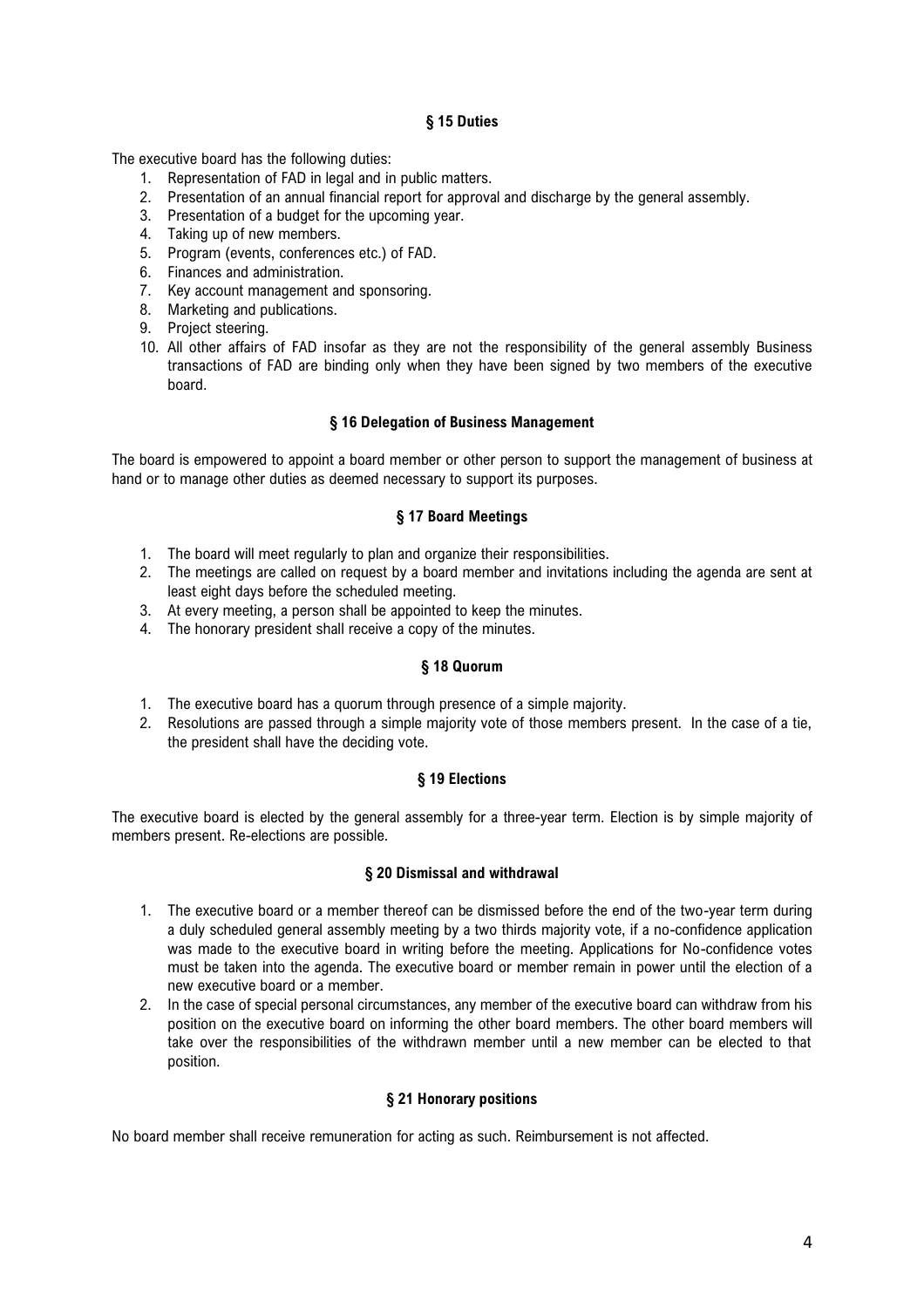# **Section 3: Application, Termination, and Description of Membership**

# **§ 22 Kinds of membership**

There are four kinds of membership:

- 1. Honorary membership. Honorary member has the same right as regular members, except active and passive voting rights
- 2. Advisory board membership. Advisory board members have the same right as regular members, except active and passive voting rights
- 3. Regular membership (private and companies)

# **§ 23 Application for membership**

- 1. Any natural person or judicial body can become a member of the FAD. The executive board decides on written applications, which shall include the name, the profession, the address, the nationality and the email address of the applicant
- 2. Decisions on membership applications shall be made within six months. The applicant will be informed of whether or not the application was successful in writing. Membership commences with the receipt of written notification of successful application
- 3. The official update of the membership roster will occur within three months of the end of the fiscal year
- 4. Every regular member has the right to vote
- 5. Every regular member is obliged to pay the membership fee determined by the general assembly
- 6. Persons who have been of special service to the FAD may be bestowed with honorary membership by the general assembly. Honorary members are exempt from membership fees

# **§ 24 Termination of membership**

- 1. Membership can be terminated through resignation, suspension, and death
- 2. Resignations are submitted to the board in writing and effective as of the end of the month in which the board received the resignation
- 3. Suspension can occur on resolution of the board with sufficient reason, such as in the case of flagrant violation of the constitution or the interests of the FAD, the decisions of its organs, or default of membership fees. Membership fees are in default if they have not been received within three months of being due. The member facing suspension is to be given a four-week period in which to respond to the charges against him in writing
- 4. Suspended members have no claim to reimbursement of membership fees

# **§ 25 Membership fees**

The membership fees of the FAD are as follows:

- 1. Honorary membership:
	- Honorary members are exempted from payments of membership fees
- 2. Advisory board membership: Advisory board members are exempted from payments of membership fees
- 3. Private membership: €50.00 per calendar year
- 4. Companies membership:
	- a. Companies under 20 employees: €150.00 per calendar year
	- b. Companies over 20 employees: €300.00 per calendar year